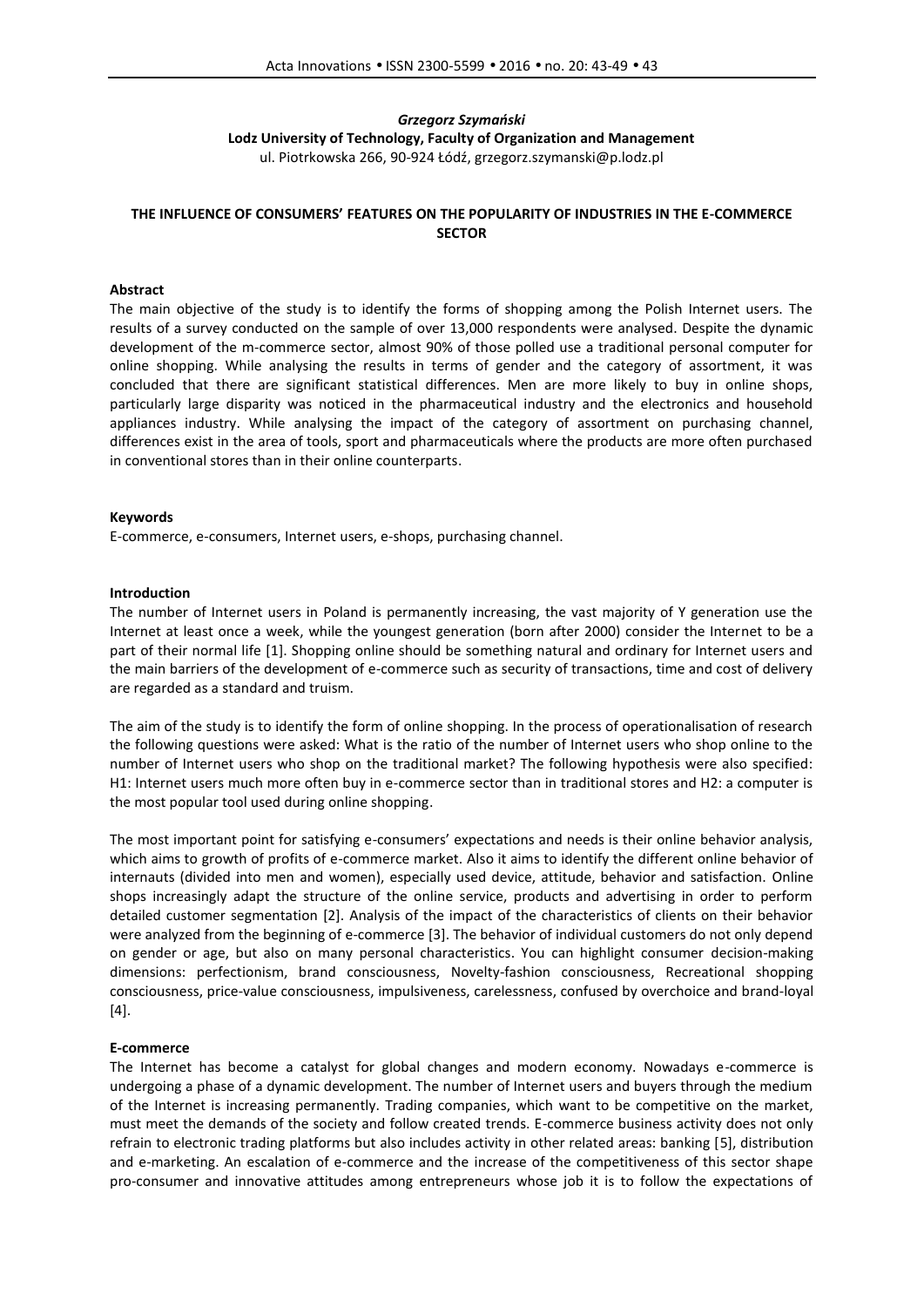customers and stand out among the competitors' offers. The effects of such attitudes are the following concepts: online group buying [6], crowdfunding and crowdsourcing [7] and innovative forms of advertising: prankvertising, viral and guerrilla marketing [8].

One of the most general definition characterises e-commerce as a process of buying and selling supported by electronic devices [9]. A similar description can be found in other studies [10], [11]. Whereas more detailed definition specifies the concept of e-commerce as an electronic platform for conducting a business activity on which contacts between participants of economic processes take place, transactions are being made and values are created and exchanged [12].

Modern e-commerce can be divided into even more specific forms: m-commerce, s-commerce and TV commerce, where m-commerce is defined as trading via mobile devices with special emphasis on smartphones and tablets. While the f-commerce form is linked to the conduction of a trading activity using Facebook, which can be widely seen under the concept of social commerce (s-commerce). The basic division of e-commerce is classified in two ways today: the m-commerce and trading with the use of desktops or laptops. Whereas the TV-commerce seems to be the least popular form of e-commerce, sale of products using the medium of television faces a lot of constraints. However, the facts speak in favour: more than 90 million of annual revenue of the company Mango24, the increase in the number of television sets with an access to web applications, technological progress allowing to control the TV with voice or hand movements. Although e-commerce is a broader concept of Internet commerce (and i-commerce) by definition, due to the massive participation of the internet medium the terms: e-commerce, online and virtual commerce shall be applied interchangeably for the need of this study, considering them identical and referring only to the aspect of the actions using the Internet as a channel for transactions and communication.



Fig. 1. The interdependence of the various e-commerce forms *Source: own study.*

The Polish e-commerce is still growing rapidly according to the CSO report 'in 2014 34% of people stated that they ordered various goods in this way, mostly clothing and sports equipment, within the period of 12 months preceding the start of the study' [13]. Whereas the Gemius says that 55% of Internet users shop online, these are mostly people aged 25-34 years old (34%). The results of the relationship between the used equipment and the popularity of e-shopping are puzzling because they indicate that each of the analysed groups shop online (laptop - 98%, PC - 99%, tablet - 99% and smartphone - 97%) [14]. These results differ significantly from the data from other reports where the differences are substantial [15], especially in Asian countries where smart phones have been leaders of e-commerce market for several years [16].

An e-consumer is the most active consumer who, on the one hand, obtains information from various sources in the purchasing process, and, on the other, actively comments and transmits information about the company and purchased products [17]. A consumer on the electronics market is willing to use the opportunity to interact with a bidder, this activity also constitutes an important factor while making purchasing decisions [18]. Customers' concerns including fraud, the lack of the possibility to address a complaint and a doubt that the purchased product is not in compliance with the offer are among the biggest barriers to escalate the development of e-commerce in Poland [19]. However, generalizing the obtained results of the overall group of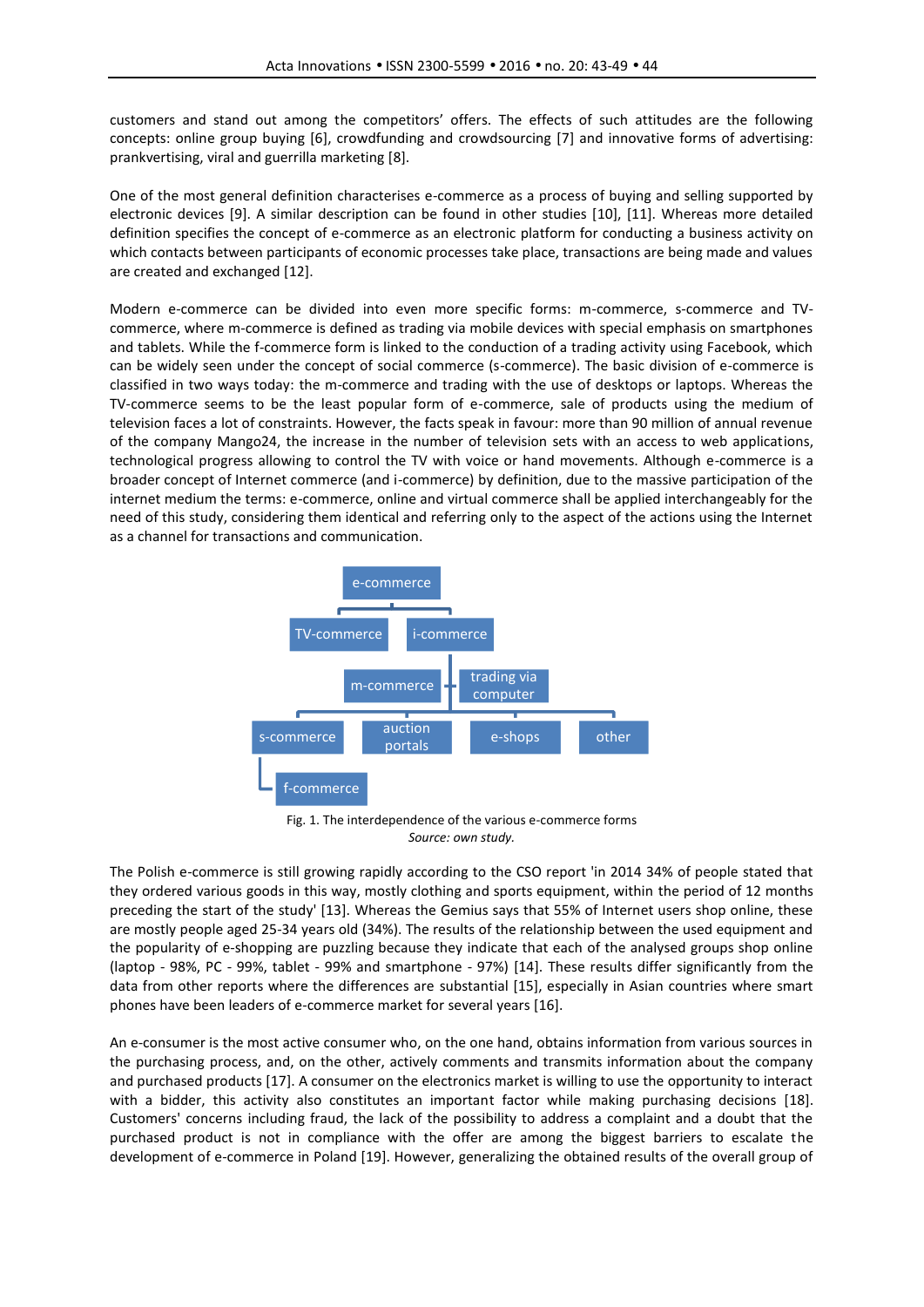e-consumers may have a negative impact on the reliability of the analysis because the age of e-consumer is a very important determinant.

The most popular division of the society into generations which appears in the contemporary organizations has 5 generations: Mature (born between 1930-1945), Baby Boomers (1946-1960), X Generation, also called Baby Busters (1961-1982), Y Generation known as: Millennials, WWW Generation, Digital Generation, Google Generation (1983-1999) and Z Generation (born after 2000) [20, 21]. The most active customers in the e commerce sector is Y Generation, whose representatives have the ability to work, willingness to share knowledge, are ambitious and open to changes, know the advantages and risks of the Internet [22]. Although Z Generation is a generation of people growing up among the ubiquitous Internet communication, their contemporary smaller relevance for e-commerce sector is a result of the lack of financial independence. However, their behaviour and needs should be important determinants of creating future strategies of companies.

# **E-customer in the e-commerce**

In order to achieve the goal, the raw data received from the Opiniac company, as part of the scientific cooperation, was analysed and used to prepare the 'ROPO Effect in the Polish E-commerce Segments -2015' report [23]. The study was conducted on a group of 13778 Polish Internet users at the end of May and the beginning of June 2015. 66% were women, indicating an asymmetrical test, and therefore individual results are recognized in relation to the total number of women or men. A total of 14932 responses were obtained because each respondent could answer the same questions in several assortment categories. Purposeful, convenient selection procedure of the sample was used, distributing a questionnaire on the popular information portal (Onet.pl) and a number of industry portals. The confidence level of 0.99 and the error of estimate of 0.011 were obtained for the population of Internet users in Poland at 35% (approx. 12 250 000).

Table 1 shows the results of the popularity of Internet devices used while shopping online. The results strongly suggest that computer is currently the most popular tool among e-customers. Although m-commerce is growing rapidly in Poland, tablet and smartphone achieved results at the level of 5% of the share in the survey.

| used device      | number of responses | %      |
|------------------|---------------------|--------|
| computer         | 13224               | 88.56% |
| tablet           | 740                 | 4.95%  |
| smartphone       | 797                 | 5.34%  |
| I don't remember | 171                 | 1.15%  |

Table 1. Device preference among Internet users when shopping online

#### *Source: own study based on raw data provided by the Opiniac company used for the 'ROPO Effect in the Polish E-commerce Segments - 2015' report.*

An observation of the general results of the answer to the question 'Have you recently made a purchase in a traditional shop or online?' was that the majority of respondents (62%) indicated a traditional shop. The term "recently" was identified as the period of the last 3 months. Whereas the important issue of this question was to identify the clients of the industry of market. When making a statistical analysis in the form of Chi-square test for the dependent variable as gender in relation to the category of product range (Table 2), the value was 766.25 and p <0.000001 which proves the existence of the relationship between e-customer's gender and assortment category. More women buy products from the categories: sport, books, film and music as well as medicines and cosmetics than men. While the results obtained for cosmetics and dietary supplements are not surprising, the predominance of women purchasing goods, clothes or sports shoes may seem unexpected. In order to identify the cause, an in-depth study to verify the individual parameters should be carried out.

Men more often tend to buy electronics and household appliances as well as DIY (Do It Yourself) - tools, building materials and gardening products. A lower male prevalence was found among tourist products.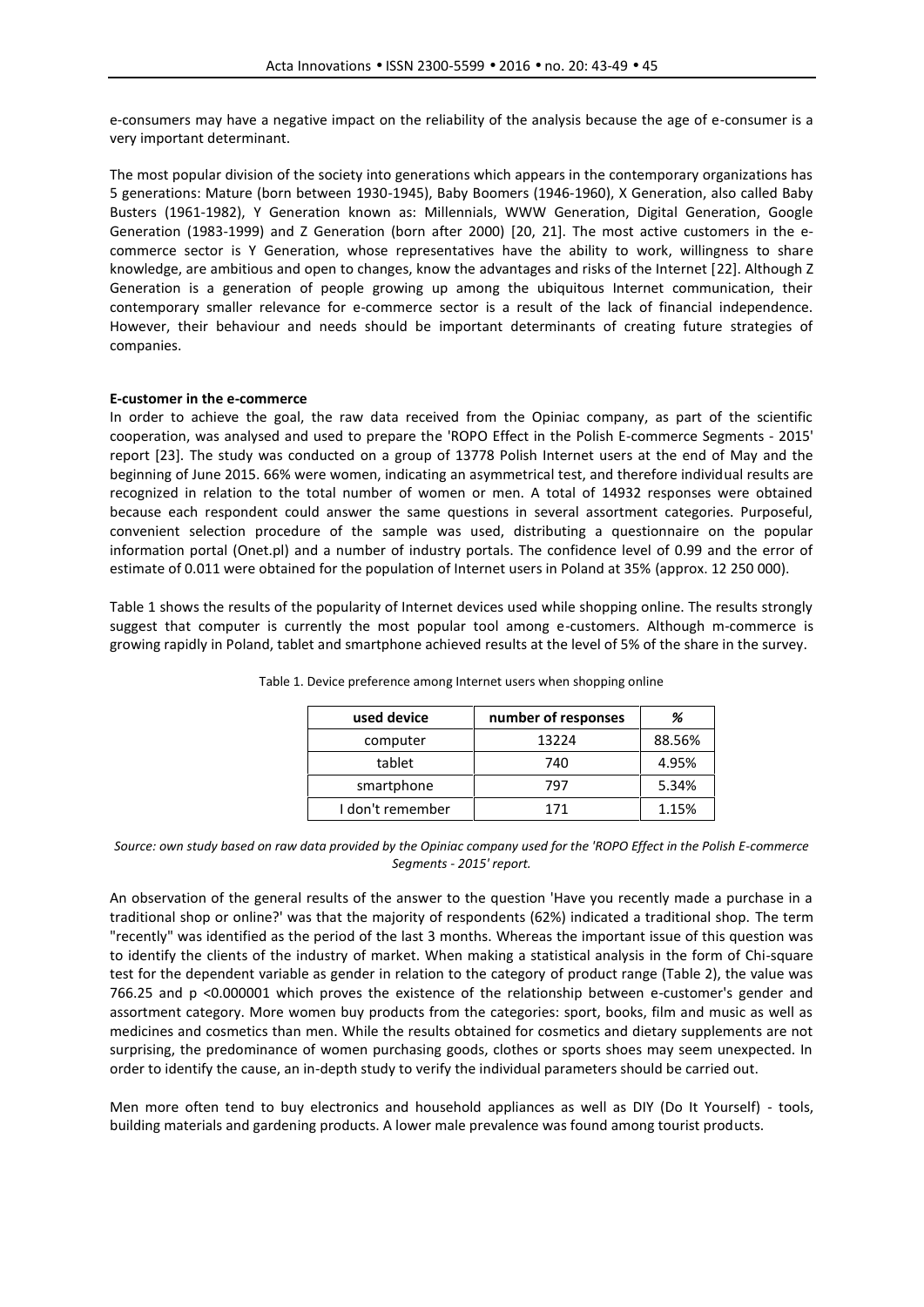| assortment category             | gender | number<br>of responses | % in relation to the total number of<br>polled women n=9093 or men n=4547 |
|---------------------------------|--------|------------------------|---------------------------------------------------------------------------|
|                                 | men    | 2856                   | 62.81%                                                                    |
| sport                           | women  | 6177                   | 67.93%                                                                    |
|                                 | men    | 1237                   | 27.21%                                                                    |
| tourism                         | women  | 2171                   | 23.87%                                                                    |
| DIY - tools, building materials | men    | 2184                   | 48.03%                                                                    |
| and gardening products          | women  | 2806                   | 30.86%                                                                    |
|                                 | men    | 1623                   | 35.70%                                                                    |
| books, films, music             | women  | 3580                   | 39.37%                                                                    |
| medicines, dietary              | men    | 2107                   | 46.34%                                                                    |
| supplements, cosmetics          | women  | 6475                   | 71.20%                                                                    |
| electronics, household          | men    | 2874                   | 63.21%                                                                    |
| appliances                      | women  | 4099                   | 45.08%                                                                    |

Table 2. The popularity of the assortment category among the Polish Internet users divided by gender

*Source: own study based on raw data provided by the Opiniac company used for the 'ROPO Effect in the Polish E-commerce Segments - 2015' report.*

While analysing the impact of forms of purchase (traditional or electronic shop) on the assortment category, it is also possible to affect the existing dependencies, the value of statistical test Chi-square was 2743, while the level of p <0.000001, Table 3.

Table 3. The popularity of forms of purchasing and assortment category among the Polish Internet users divided by gender

| assortment<br>gender                            |       | Form of     | <b>Number</b> | %     |  |
|-------------------------------------------------|-------|-------------|---------------|-------|--|
| category                                        |       | purchase    | of responses  |       |  |
| sport                                           | men   | electronic  | 1000          | 35.0% |  |
|                                                 |       | traditional | 1856          | 65.0% |  |
|                                                 | women | electronic  | 2279          | 36.9% |  |
|                                                 |       | traditional | 3898          | 63.1% |  |
| trips and holidays                              | men   | electronic  | 682           | 55.1% |  |
|                                                 |       | traditional | 555           | 44.9% |  |
|                                                 | women | electronic  | 1095          | 50.4% |  |
|                                                 |       | traditional | 1076          | 49.6% |  |
| tools, building                                 |       | electronic  | 418           | 19.1% |  |
| materials and                                   | men   | traditional | 1766          | 80.9% |  |
| gardening<br>products                           | women | electronic  | 408           | 14.5% |  |
|                                                 |       | traditional | 2398          | 85.5% |  |
| books, films,<br>music                          | men   | electronic  | 896           | 55.2% |  |
|                                                 |       | traditional | 727           | 44.8% |  |
|                                                 | women | electronic  | 1934          | 54.0% |  |
|                                                 |       | traditional | 1646          | 46.0% |  |
| medicines, dietary<br>supplements,<br>cosmetics | men   | electronic  | 675           | 32.0% |  |
|                                                 |       | traditional | 1432          | 68.0% |  |
|                                                 | women | electronic  | 1655          | 25.6% |  |
|                                                 |       | traditional | 4820          | 74.4% |  |
| electronics,<br>household<br>appliances         | men   | electronic  | 1579          | 54.9% |  |
|                                                 |       | traditional | 1295          | 45.1% |  |
|                                                 | women | electronic  | 1876          | 45.8% |  |
|                                                 |       | traditional | 2223          | 54.2% |  |

*Source: own study based on raw data provided by the Opiniac company used for the 'ROPO Effect in the Polish E-commerce Segments - 2015' report.*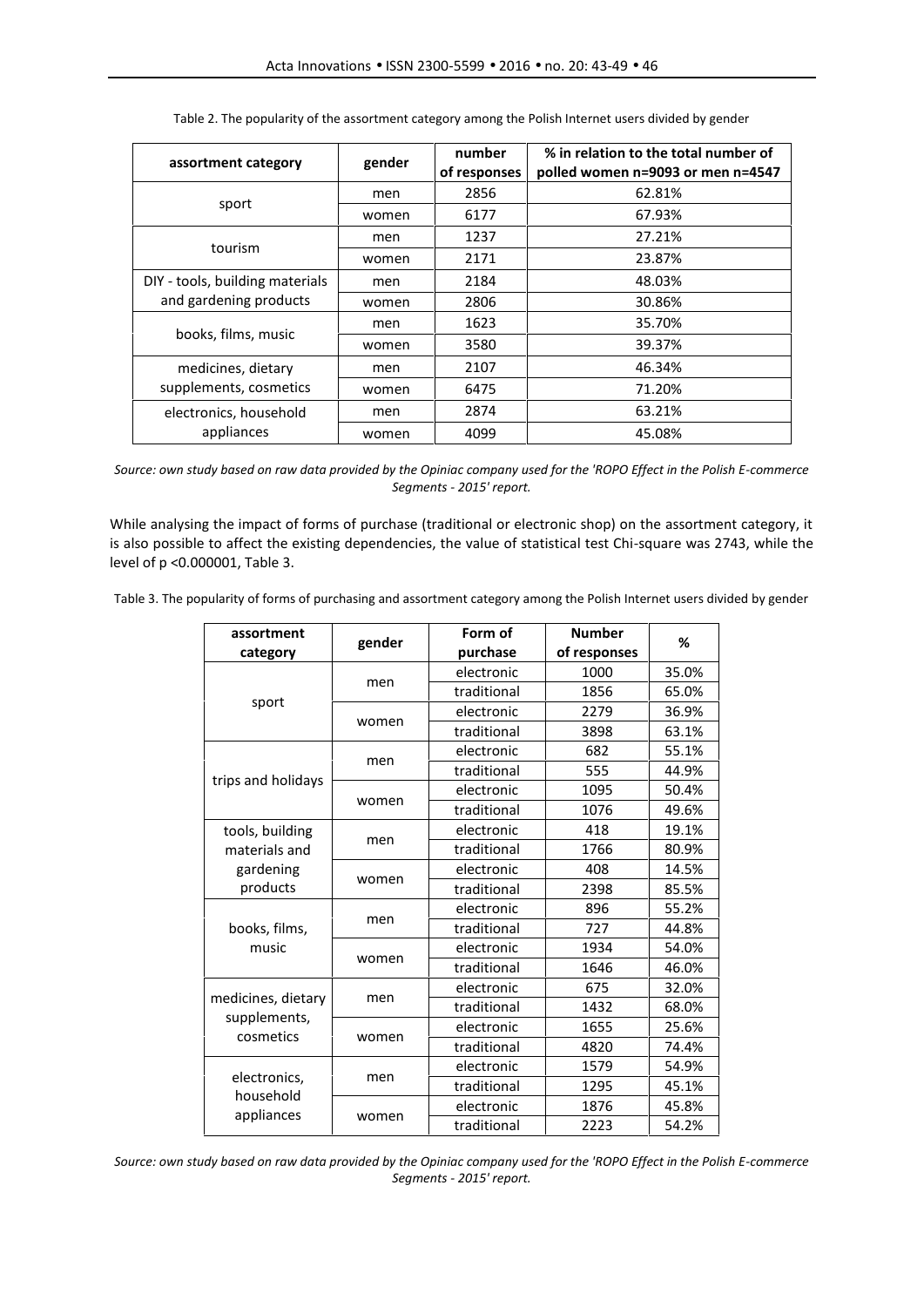The general results obtained show that both women and men are more likely to make purchases in traditional shops in the analysed sectors, the answer was given by 59.2% of male respondents and 63.5% of female respondents respectively. The only category, that shows important differences, is the electronics and household appliances, in which almost 55% of men and only 45% of women use an electronic channel. However, in the pharmaceutical industry both sexes prefer the traditional channel but the percentage of women is higher because it makes up 74%, with 68% share among men. Five percentage points difference was also recorded in a group of DIY products, almost 86% of female respondents and 81% of male respondents prefer shopping in traditional shops. The categories of sport and books, music and film does not show the diversity as far as the e-client's gender is concerned in terms of the selection of a shopping channel. Products from some industries (trips and holidays, electronics, household appliances), are purchased more frequently in e-shops. The reason is the lower price and no need to check the quality of the product. In the sports industry, an important element for consumers the quality and fulfil the expectations of the products. Low popularity of online purchases of medicinal products is caused by too long delivery times and a lack of opportunities to buy prescription drugs. A wide range of forms and types of tools, building materials and gardening products means that customers very rarely decide to purchase online (only 19% men and 14% women). The proposals are subjective, because these issues have not been verified in this research. Identifying the reasons for the selection of individual forms and channels of purchase is an interesting problem that requires further studies.





*Source: own study based on raw data provided by the Opiniac company used for the 'ROPO Effect in the Polish E-commerce Segments - 2015' report.*

Having analysed the results of each assortment category in the classification based on shopping channels, it was concluded that the biggest differences are present in the category called medicines, dietary supplements and cosmetics, where three-quarters of women and more than two-thirds of men opt for the traditional sales channel. This is probably due to the law provisions that prohibit the sale of prescription medicines by electronic means and the greater need to get the pharmaceutical product immediately. Another assortment category, whose products are often purchased on the traditional market is the sports and DIY industry, or 'do it yourself'. Tools, building materials and gardening articles are products whose appearance and functioning customers want to know organoleptically before making a purchase. Just like clothing and sports equipment. The only categories, among which there was a little advantage of online shopping, are tourism and books, music and film. Products from these industries do not require prior knowledge of the properties or, as in the case of tourism, the offer presented in the office and on the website is very often just as valuable to a potential customer.

It is worth noting that many cases were reported in the study where single respondents bought product from some categories on the electronic market and from other categories in the traditional form. These examples can confirm the existence of a relationship between the choice of a purchasing channel and an assortment category of the purchased products.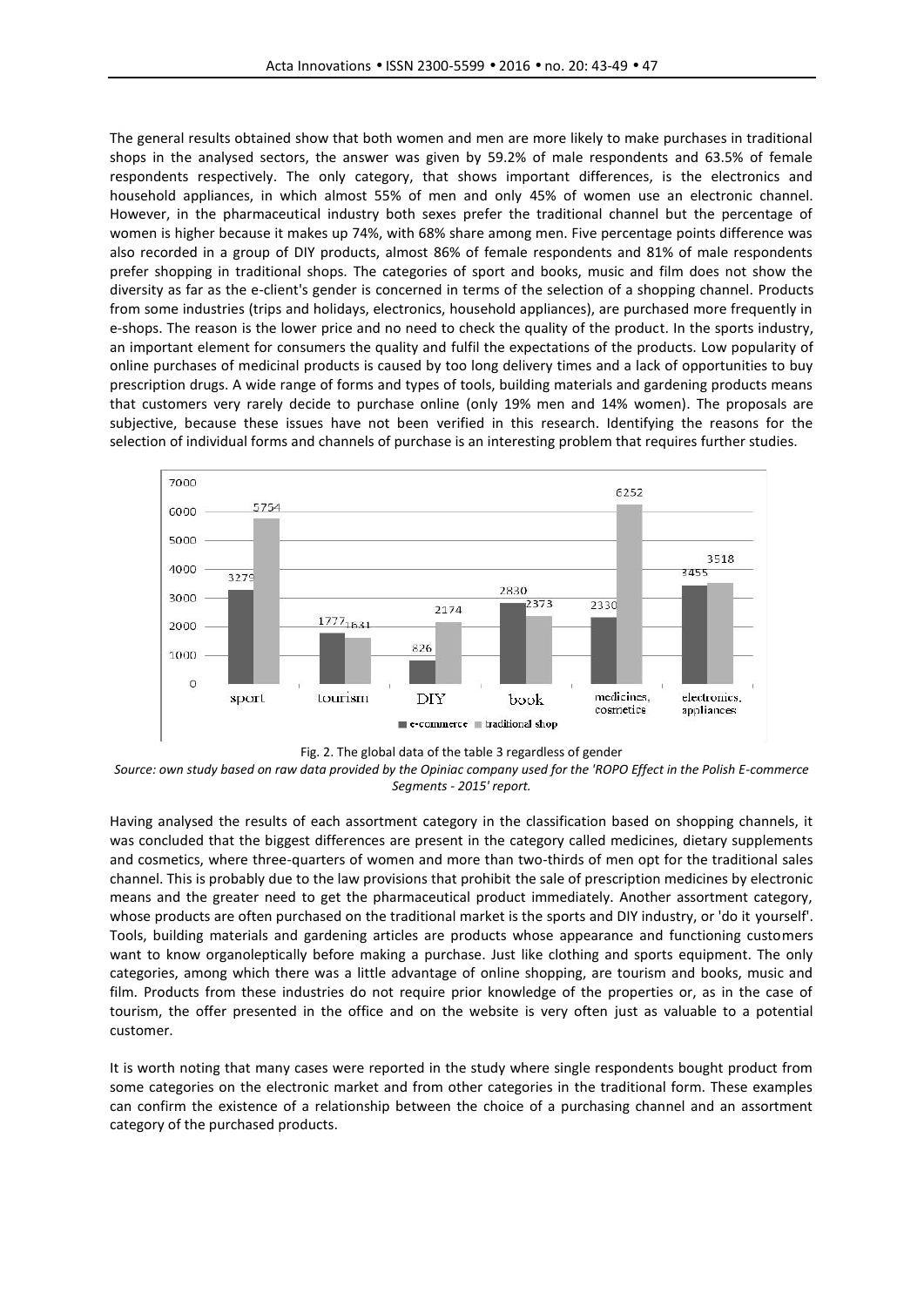## **Summary and conclusions**

The development of e-commerce in Poland is still in the growth phase. The increasing number of Internet users and e-customers are determinants that indicate a further tendency for intensification of this trend. The popularisation of m-commerce and social commerce which result from the expectations of Internet users is also significant. The main advantages of e-commerce is the lower price of the product, convenient shopping and the ability to quickly compare competing offers. These features indicate that Internet users should use the electronic form of purchases more frequently than traditional solutions. However, the analysis of the results of the survey indicates that only 38% of respondents are more likely to make purchases on the Internet, which negatively verifies the H1 hypothesis proposed in the introduction, considering an alternative version to be true: the Internet users are significantly more likely to make purchases in traditional shops than in the sector of e-commerce. Responding simultaneously to the research question, the proportion of Internet shoppers to the traditional forms of shopping is 3:5.

Both the assortment category and the e-client's gender are relevant for the popularity of the shopping channel. Results show a statistically significant difference across all industries for men and women, but the categories which achieved the greatest discrepancies based on gender are: tools, building materials and gardening articles (approx. 18 percentage points), pharmaceuticals (approx. 25 percentage points), equipment and household appliances (approx. 18 percentage points). Some popular industries were excluded from the study, for example, the food sector was omitted due to the low popularity of online shopping in Poland, while the automotive industry is growing rather on the level of exploration, verification and comparison of offers, and not on the finalisation level.

Disparities are also found in the analysis of the comparison of the assortment category due to the form of purchase. DIY, sport and pharmaceuticals are the areas where the products are more often purchased in the traditional shops. While tourist services as well as books, music and films are more often purchased in the e commerce sector.

While analysing the results of the study it can be easily concluded that a personal computer is the most popular device for online shopping. Almost 90% of respondents use it. The result positively verifies the H2 hypothesis. Despite the relatively large sample research, the subject of the popularity of devices and shopping channels among Internet users has not been exhausted. It would be valuable to identify the factors influencing the choice of a specific device or a channel by respondents, with particular emphasis on the assortment categories.

#### **References**

- [1] Park N., Kee K., Valenzuela S., Is There Social Capital in a Social Network Site?: Face-book Use and College Students' Life Satisfaction, Trust, and Participation w: Journal of Computer-Mediated Communication 14 (4), (2009) 875-901
- [2] Mitrevski P., Hristoski I., e-Consumer Online Behavior: A Basis for Obtaining e-Commerce Performance Metrics, International Conference on ICT Innovations, Springer, 2010, 142-151
- [3] Dickey M.H., Piccoli G., Ives B. , Electronic Commerce: Markets and Users [in:] Handbook on Electronic Commerce, (ed.) Blanning,Troy Strader,Andrew Whinstons. 110 -114.
- [4] Walsh G., Hennig-Thurau T., Wayne-Mitchell V., Wiedmann KP, Consumers' decision-making style as a basis for market segmentation, Journal of Targeting, Measurement and Analysis for Marketing, 2001, 10/2, 118
- [5] Polasik M., Rozwój bankowości elektronicznej w Polsce w świetle badań ankietowych, Bank i Kredyt, nr 8, NBP, Warszawa, 2005, 57-67
- [6] E. Prałat, Analiza rozwoju zakupów grupowych w Polsce, Zeszyty Naukowe. Organizacja i Zarządzanie, z. 79, Wydawnictwo Politechniki Śląskiej, Gliwice, 2015, 261-270
- [7] B. Iwankiewicz-Rak, B. Mróz-Gorgoń, Crowdfunding nowe zachowania internautów, w: Marketing i Rynek, nr 8/2015, Polskie Wydawnictwo Ekonomiczne SA, Warszawa, 2015, 196-204.
- [8] M. Karpinska-Krakowiak, A. Modlinski, Prankvertising Pranks as a New Form of Brand Advertising Online, w: Modern Management Review, vol. XIX, 21 (3/2014), Oficyna Wydawnicza Politechniki Rzeszowskiej, Rzeszów, 2014, 31-44
- [9] Ph. Kotler, G. Amstrong, J. Saunders, V. Wong, w: Marketing. Podręcznik europejski, PWE, Warszawa, 2002, 1055
- [10] B. Gregor, M. Stawiszyński, e-Commerce, Oficyna Wydawnicza Branta, Bydgoszcz Łódź, 2002, 79